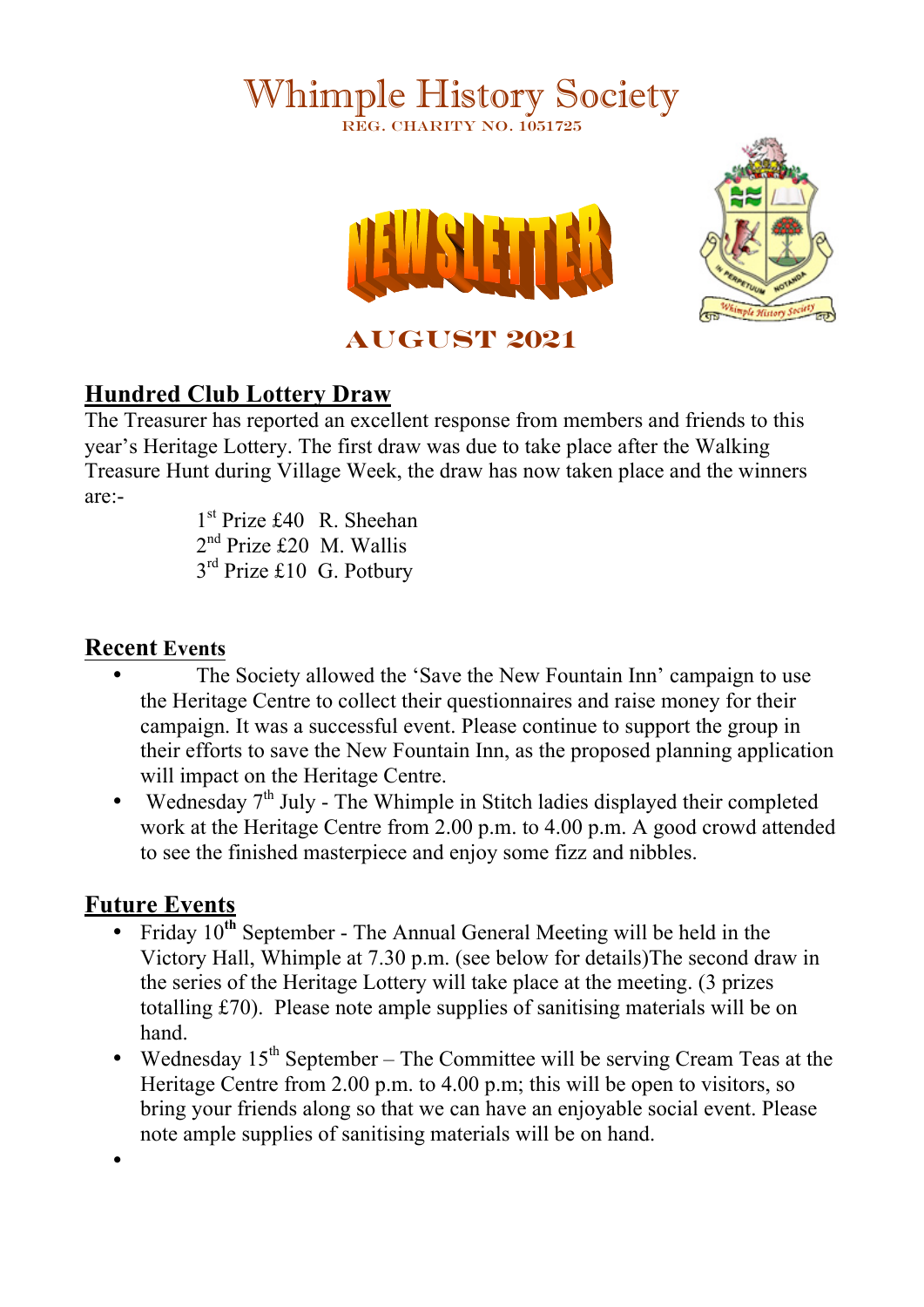- Sunday 24**th O**ctober The Annual Apple Pressing will take place at the Heritage Centre from 11.00 a.m. to 2.00 p.m.
- We are still hopeful that Jim Causley's Christmas Concert can go ahead in the Victory Hall towards the end of November.
- The Curator is working to arrange talks in October and the New Year, details to follow when dates and speakers have been confirmed.
- The Annual Christmas Lunch has been booked at the Cricket Club for Saturday 11<sup>th</sup> December from 12 noon to 4.00 p.m.
- Wassailing is still scheduled for Monday  $17<sup>th</sup>$  January 2022

#### **WHIMPLE HISTORY SOCIETY NOMINATION FORM FOR OFFICERS AND COMMITTEE MEMBERS**

The Rules of the Society state that: at the Annual General Meeting of the Club the members shall elect from amongst themselves a Chairman, a Secretary, a Treasurer and not less than 6 nor more than 10 ordinary members of the club to form the General Committee. Written nominations for any of these positions (must be proposed and seconded by bona fide members of the Club) need to be lodged with the Secretary five days before the date of the General Meeting. Over the last eighteen months the Committee has consisted of nine elected members. However, Karen Hall-Williams left the area so we were basically one member light on the Committee. Consequently ideally we need at least two new members. The Committee would like to stress that meetings take place once a month and rarely last more than 90 minutes so if you are interested in the heritage of your village and your local community and have time to offer to the Society), please make sure you complete a nomination form,. In addition the Committee would like to advise that any volunteers who would like to help the Committee are most welcome (we need help with many aspects of running the Society)

Any member can propose another member for any position on the Committee, all you need to do is complete the relevant section of the following form ensuring that your nominee countersigns the nomination indicating that he/she is willing to stand for election. Then return the completed nomination form to the Secretary, the Whimple Heritage Centre, Lockyer's Linhay, Church Road, Whimple. Please remember that for your nomination(s) to be valid they must be returned five days before the Annual General Meeting, which is on Friday  $10^{th}$  September 2021.

| <b>POST</b>                       | <b>NOMINEE</b> | NOMINEE'S<br><b>SIGNATURE</b> | <b>PROPOSED</b><br>BY | <b>SECONDED</b><br>BY |
|-----------------------------------|----------------|-------------------------------|-----------------------|-----------------------|
| <b>CHAIRMAN</b>                   |                |                               |                       |                       |
| <b>SECRETARY</b>                  |                |                               |                       |                       |
| <b>TREASURER</b>                  |                |                               |                       |                       |
| <b>COMMITTEE</b><br><b>MEMBER</b> |                |                               |                       |                       |

### **NOMINATION FORM**